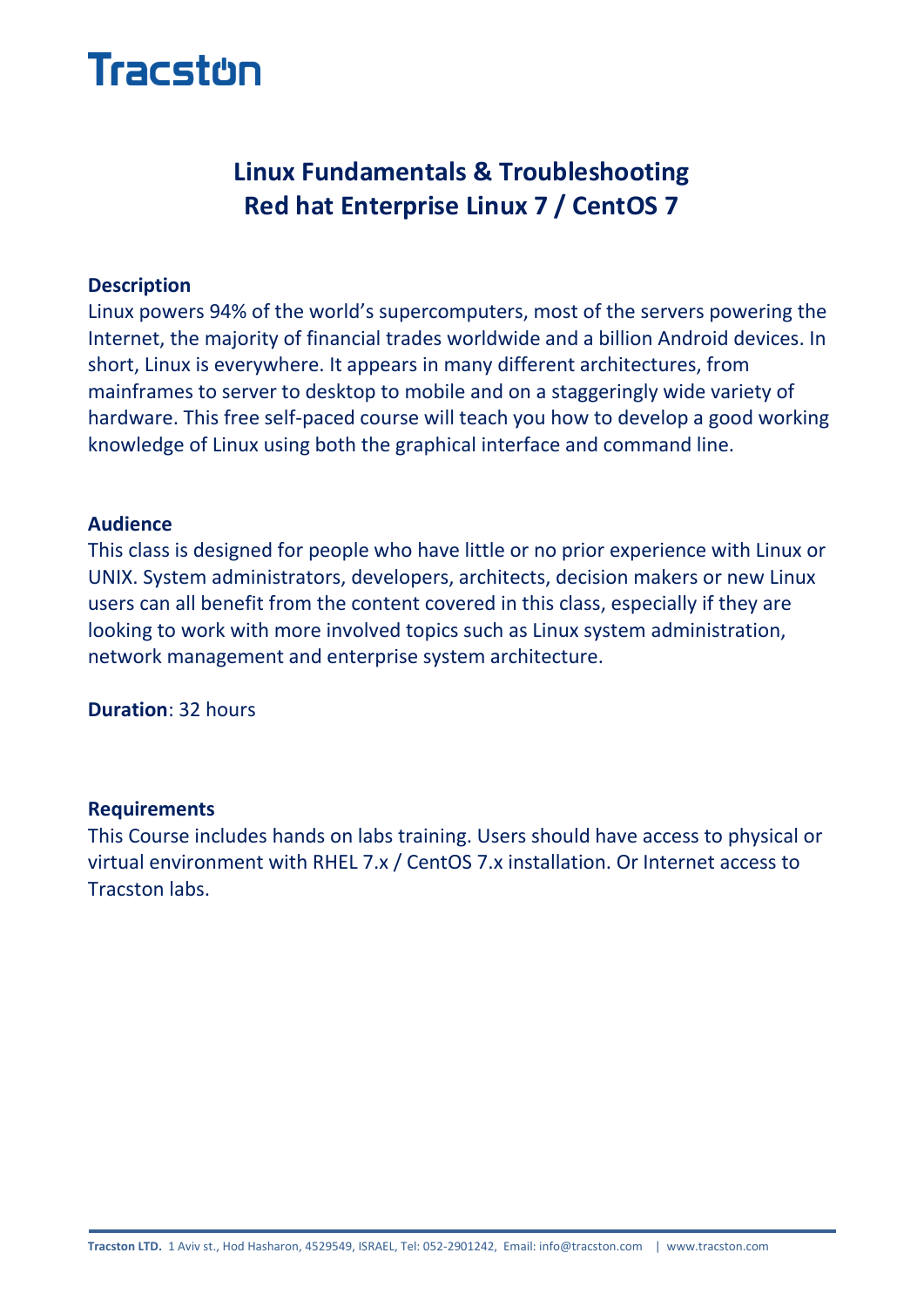# **Tracston**

# **Module 1 – Day 1**

#### **• What is Linux?**

- **•** Overview
- History of Linux
- Popular Linux Operating Systems
- **Hardware Requirements**
- **Linux Installation**
- **RHEL / CentOS Linux System Structure**
- **Graphical Interface**
- **System Configuration From The Graphical Interface**
- **System Configuration From Command Line**
- **Network Operations**
	- o Configuring Network
	- o Configuring Hostname
	- o Configuring DNS
- **Configuring Firewall**
- **Finding Linux Documentation**
- **Command Line Operators**
- **Adding Software (Yum)**

### **Module 2 – Day 2**

- **File Systems**
- **Managing Packages**
- **File Operations**
- **User Environment**
- **Local Security Principles**
- **•** Troubleshooting
	- o Installation
	- o Boot issues
	- o Networking
	- o Storage
	- o System Performance
	- o Security
- **•** Bash Shell Scripting
- **Manipulating Text**
- **Monitoring**